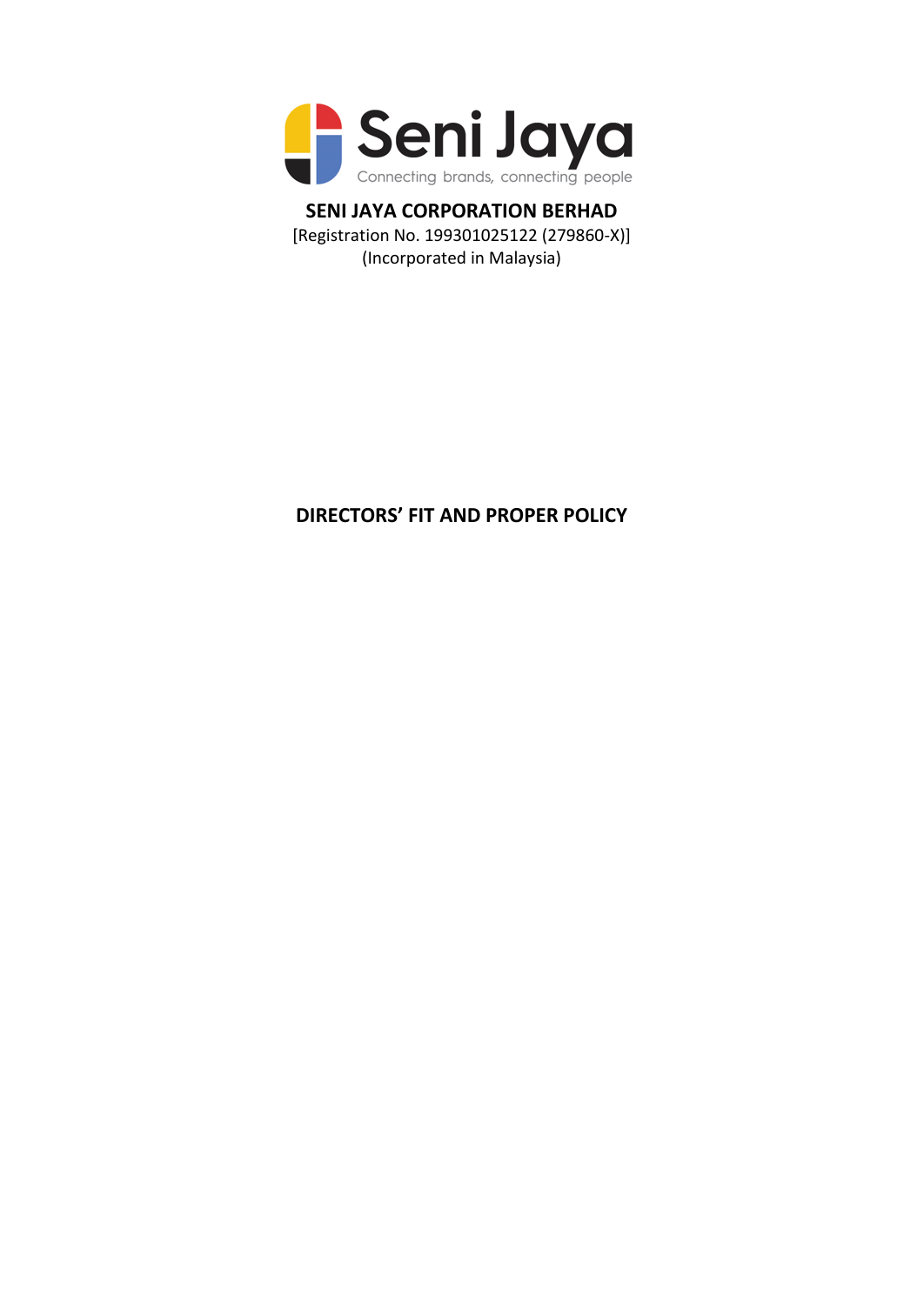## **SENI JAYA CORPORATION BERHAD**

[Registration No. 199301025122 (279860-X)] (Incorporated in Malaysia)

## **DIRECTORS' FIT AND PROPER POLICY**

#### **1. OBJECTIVE**

- 1.1 The objective of this Directors' Fit and Proper Policy (**"Policy"**) is to guide the Nomination Committee (**"NC"**) and the Board of Directors (**"Board"**) in their review and assessment of potential candidates for appointment as Directors as well as Directors who are seeking for re-election in Seni Jaya Corporation Berhad (the **"Company"**) and/or its subsidiaries.
- 1.2 This Policy is to ensure that Directors must possess the character, integrity, relevant range of skills, knowledge, experience, competence and time commitment to carry out their roles and responsibilities effectively in the best interest of the Company and its stakeholders.
- 1.3 The fit and proper criteria will be applicable at the time of appointment as a Director and on a continuing basis as all Directors of the Company and/or its subsidiaries are expected to conduct themselves with highest integrity and professionalism as well as to comply with all relevant legal and regulatory obligations.

## **2. FIT AND PROPER CRITERIA**

2.1 The considerations underpinning the "fit and proper" criteria of Directors included but not limited to the following:

## **2.1.1 Character and Integrity**

#### **(a) Probity**

- (i) complies with legal obligations, regulatory requirements and professional standards.
- (ii) have not been obstructive, misleading or untruthful in dealings with regulatory bodies or a court.
- (iii) have not been reprimanded or disqualified or removed by a professional or regulatory body in relation to matters in respect to the person's honesty, integrity or business conduct.

#### **(b) Financial integrity**

- (i) manage personal debts or financial affairs satisfactorily.
- (ii) demonstrate ability to fulfil personal financial obligations as and when they fall due.
- (iii) have not been subjected to a judgment debt which is unsatisfied, either in whole or in part whether in Malaysia or elsewhere.

## **(c) Personal integrity, honesty and ethical behaviour**

(i) have not perpetrated or participated in any business practices which are deceitful, oppressive, improper (whether unlawful or not) or which otherwise reflect discredit on his professional conduct.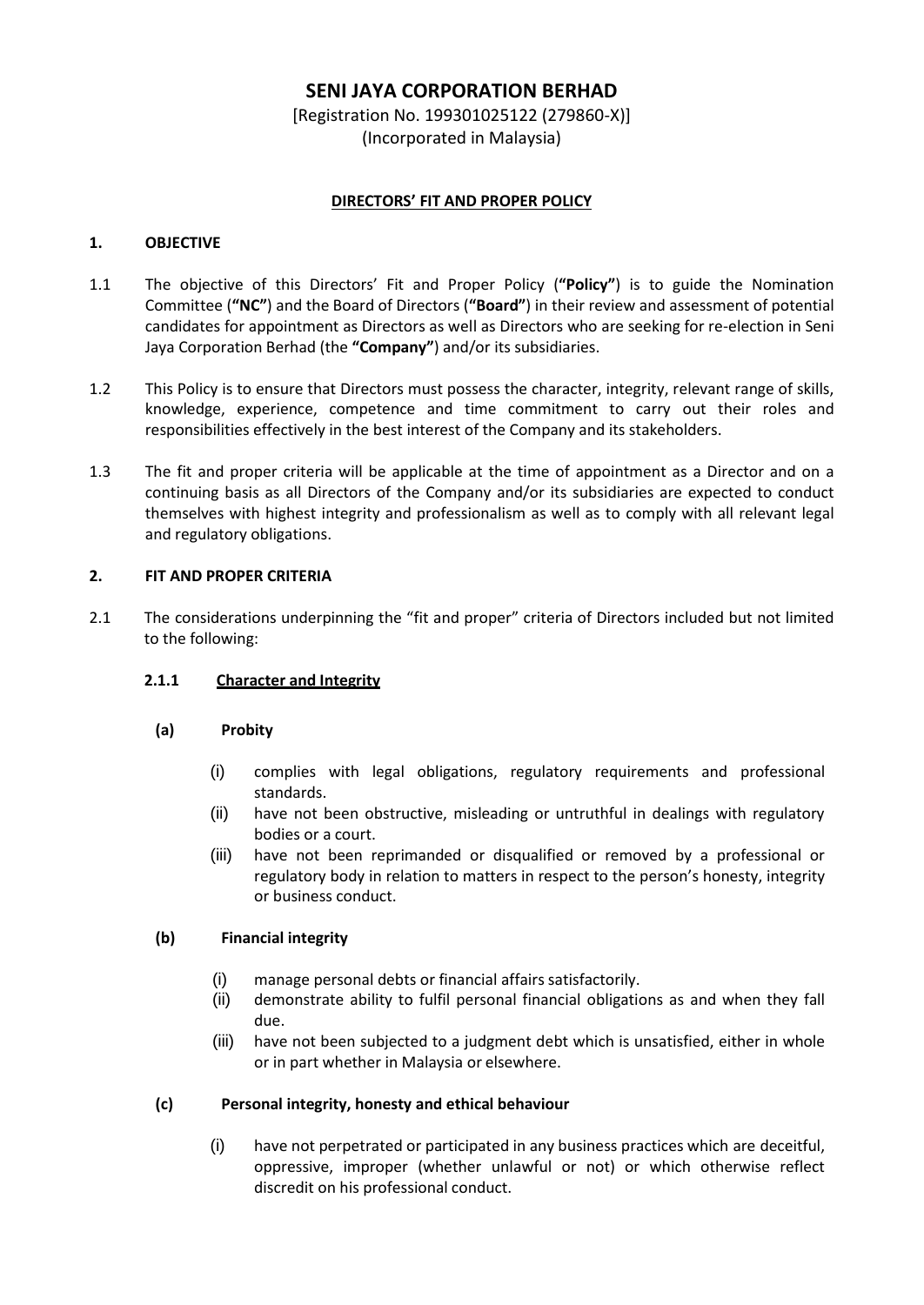- (ii) service contracts (i.e. in the capacity of management or Director) have not been terminated in the past due to concerns on personal integrity.
- (iii) have no concurrent responsibilities or interest which would contribute to a conflict of interest situation or otherwise impair the ability to discharge duties and responsibilities as Director of the Company and/or its subsidiaries.
- (iv) have not abused other positions (i.e. that he has held) in a manner that contravenes principles of good governance and professional ethics.

## **(d) Reputation**

- (i) are of good repute in the financial and business community.
- (ii) have not been the subject of civil or criminal proceedings or enforcement action, in managing or governing an entity for the past 10 years.
- (iii) have not been reprimanded by the Securities Commission Malaysia, Bursa Malaysia Securities Berhad, Suruhanjaya Syarikat Malaysia, Bank Negara Malaysia or any other regulatory authorities both local or abroad.
- (iv) have not been substantially involved in the management of a business or company which has failed, where that failure has been occasioned in part by deficiencies in that management.

## **2.1.2 Experience, Competence and Capability**

## **(a) Qualifications, training and skills**

- (i) possess education qualification that is relevant to the skill set that the Director is earmarked to bring to bear onto the boardroom (i.e. a match to the board skill set matrix).
- (ii) have a considerable understanding on the business and workings of a corporation.
- (iii) possess general management skills as well as understanding of corporate governance best practices and sustainability (i.e. Environment, Social and Governance) issues.
- (v) financial literacy especially able to read and understand financial statements.
- (vi) keep knowledge current based on continuous professional development.
- (vii) possesses leadership capabilities and a high level of emotional intelligence.

#### **(b) Relevant experience and expertise**

(i) possess relevant experience and expertise with due consideration given to past length of service, nature and size of business, responsibilities held, number of subordinates as well as reporting lines and delegated authorities.

#### **(c) Relevant past performance or track record**

- (i) had careers of occupying a high-level position in a comparable organization and were accountable for driving or leading the organisation's governance, business performance oroperations.
- (ii) possess commendable past performance record as gathered from the results of the board effectiveness evaluation.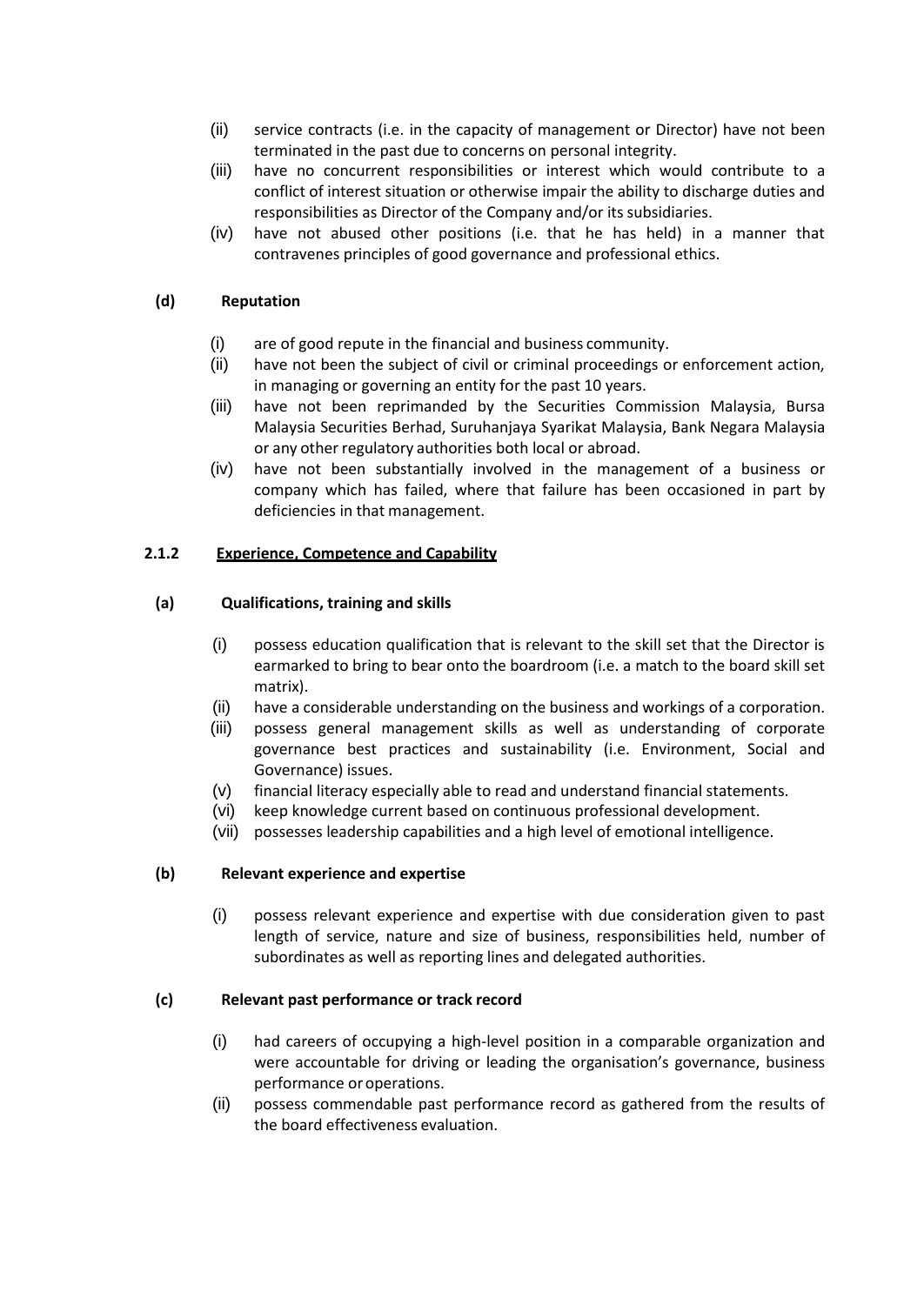## **2.1.3 Time and commitment**

## **(a) Ability to discharge role having regard to other commitments**

(i) able to devote time as Board members, having factored other outside obligations including concurrent Board positions held by the Directors across listed issuers and non-listed entities(including not- for-profit organizations).

## **(b) Participation and contribution in the Board or track record**

- (i) demonstrate willingness to participate actively in Board activities.
- (ii) demonstrate willingness to devote time and effort to understand the businesses and exemplify readinessto participate in events outside the boardroom.
- (iii) manifest passion in the vocation of a Director.
- (iv) exhibit ability to articulate views independently, objectively and constructively.
- (v) exhibit open mindedness to the views of others and ability to make considered judgment after hearing the views of others.

## **3. EVALUATIONOF ACANDIDATE FOR DIRECTORSHIPOR RE-ELECTIONOF RETIRING DIRECTOR**

- 3.1 The NC will evaluate candidates for new appointment as Directors based on the fit and proper criteria as spelt out in 2.1 above before recommending to the Board for approval.
- 3.2 For re-election of retiring Directors, the Directors will be evaluated based on the Board Evaluation Form. The NC has the power not to recommend to the Board the re-election of retiring Directors who do not meet the policy requirements.
- 3.3. For new appointments, the candidates are required to complete the Prospective Directors Information as set out in Appendix A. The candidates will also be required to complete a selfdeclaration of fit and proper form, as set out in Appendix B and authorise the Company to perform background check, if necessary, which may cover previous employment verification, professional reference checks, education confirmation and/or criminal record and credit checks.
- 3.4 The information gathered from the assessments shall be for the NC's strict use for the purpose of the assessment and not for public disclosure.
- 3.5 The Human Resource Department of the Company shall maintain the record of the fit and proper assessment for the covered persons.

## **4. POLICY SUBJECT TO PERIODICAL REVIEW**

- 4.1 The NC is responsible for regular reviews of the Policy and making any recommended changes as and when it deemed fit. The Policy shall be aligned to any legal or regulatory changes and the best practices under the Malaysian Code on Corporate Governance.
- 4.2 The changes to the terms of the Policy shall be subject to the approval of the Board.

The Directors' Fit and Proper Policy has been adopted by the Board on 30 May 2022.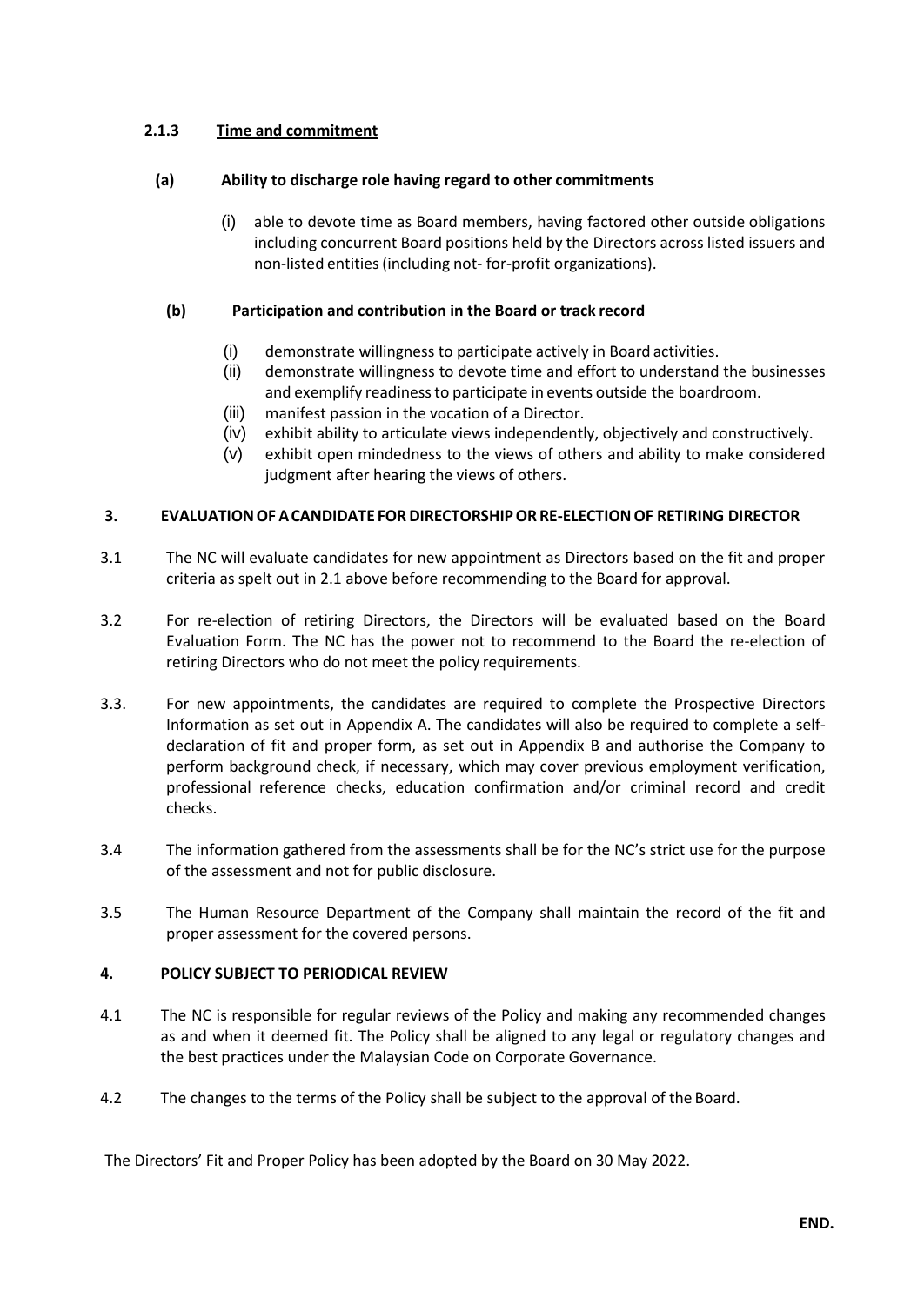## Name of Company: SENI JAYA CORPORATION BERHAD (**"SJC"** or the **"Company"**)

## **Part A: Personal Details**

| 1. | <b>Full Name</b>                          |
|----|-------------------------------------------|
| 2. | NRIC / Passport No.                       |
| 3. | Date of Birth                             |
| 4. | Citizenship                               |
| 5. | <b>Permanent Address</b>                  |
|    |                                           |
|    |                                           |
| 6. | Correspondence Address (if different from |
|    | above)                                    |
|    |                                           |
| 7. | Telephone No                              |
| 8. | <b>Email Address</b>                      |

## **Part B: Education Background and Work Experience**

*(Please use separate sheet if required)*

| No. | <b>Questions</b>                                                     | <b>Answer</b> |
|-----|----------------------------------------------------------------------|---------------|
| 1.  | <b>Educational Qualification</b>                                     |               |
|     | (List all chronologically from the latest<br>qualification)          |               |
| 2.  | <b>Work Experience</b>                                               |               |
|     |                                                                      |               |
|     | (List all chronologically from the latest<br>experience to the last) |               |
| 3.  | What do you consider to be your core<br>area(s) of expertise?        |               |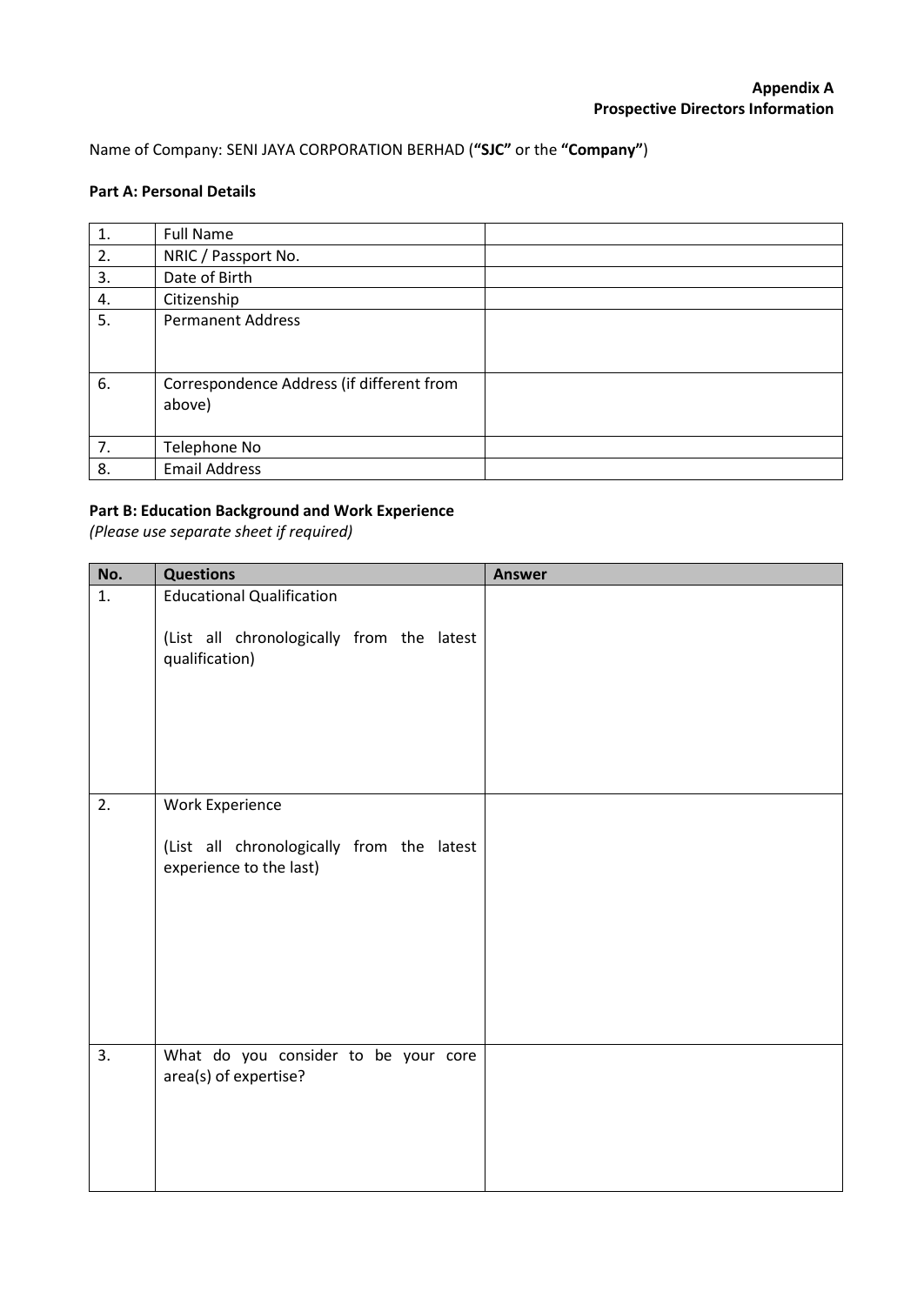## **Part C: Directorship**

*(Please use separate paper if required)*

| No. | <b>Questions</b>                         | <b>Answer</b> |
|-----|------------------------------------------|---------------|
| 1.  | List of Current and Past Directorship in |               |
|     | Public companies and listed issuer       |               |
|     |                                          |               |
|     |                                          |               |
|     |                                          |               |
|     |                                          |               |
|     |                                          |               |
|     |                                          |               |

## **Part D: Declaration**

| No. | <b>Questions</b>                                                                                              | Yes                           | <b>No</b> |
|-----|---------------------------------------------------------------------------------------------------------------|-------------------------------|-----------|
| 1.  | Do you have any relationship with any<br>Directors in SJC?                                                    |                               |           |
|     |                                                                                                               | If yes, please state details: |           |
|     |                                                                                                               |                               |           |
|     |                                                                                                               |                               |           |
| 2.  | Do you have any interest, both direct and<br>indirect in SJC?                                                 |                               |           |
|     |                                                                                                               | If yes, please state details: |           |
|     |                                                                                                               |                               |           |
|     |                                                                                                               |                               |           |
| 3.  | Do you have any relatives currently<br>working in SJC?                                                        |                               |           |
|     |                                                                                                               | If yes, please state details: |           |
|     |                                                                                                               |                               |           |
|     |                                                                                                               |                               |           |
| 4.  | Have you ever been committed of any                                                                           |                               |           |
|     | commercial and criminal crimes including<br>but not limited to traffic offence under<br>the Laws of Malaysia? | If yes, please state details: |           |
|     |                                                                                                               |                               |           |
|     |                                                                                                               |                               |           |
|     |                                                                                                               |                               |           |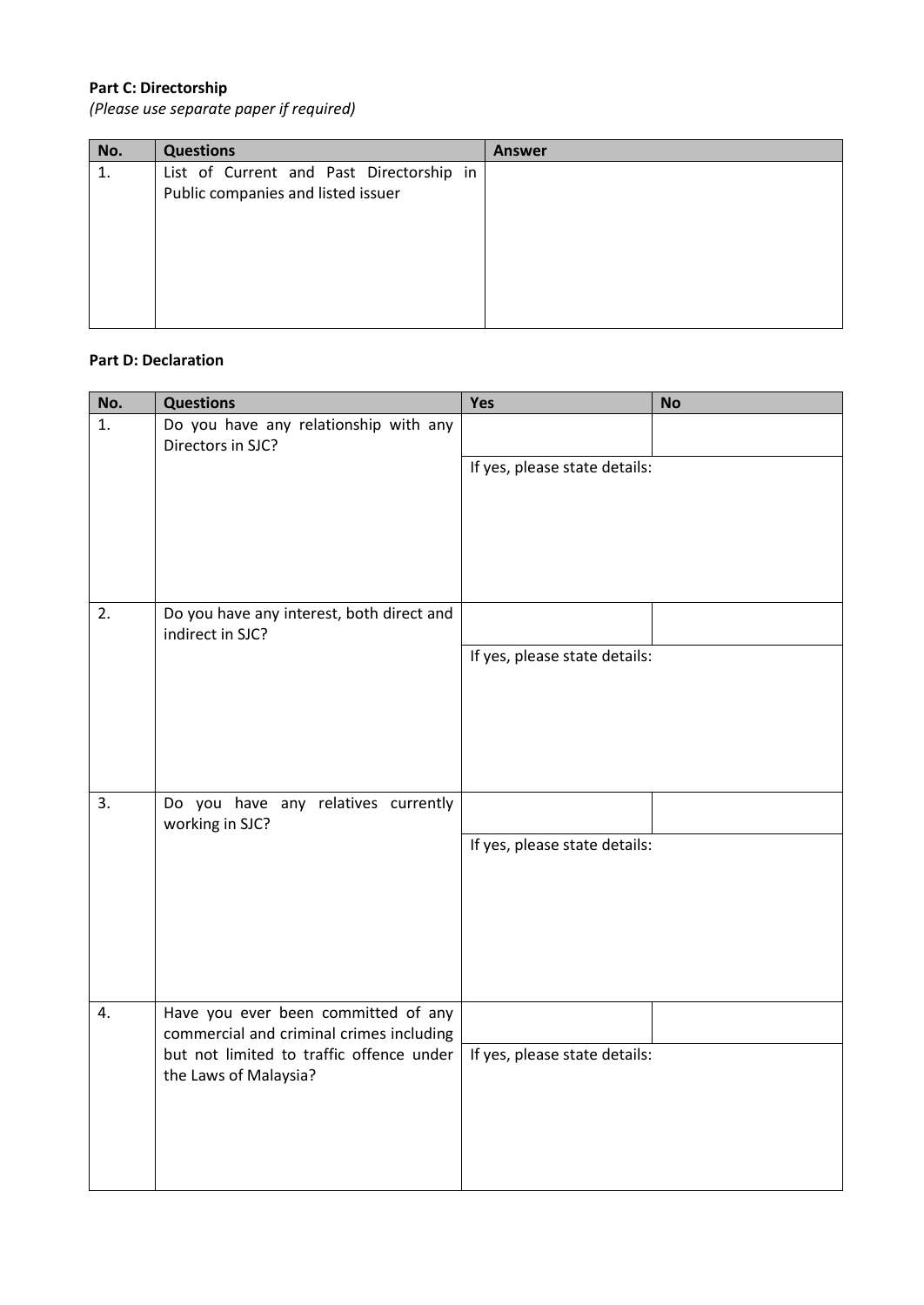| No.            | <b>Questions</b>                                                                                                                                                                                                                                                                                                                                        | Yes                                                                                       | <b>No</b> |
|----------------|---------------------------------------------------------------------------------------------------------------------------------------------------------------------------------------------------------------------------------------------------------------------------------------------------------------------------------------------------------|-------------------------------------------------------------------------------------------|-----------|
| 5.             | Are you currently and/or the company<br>where you are a director been notified of<br>any impending disciplinary or criminal<br>proceedings or of any investigations,<br>which might lead to such proceedings?                                                                                                                                           |                                                                                           |           |
|                |                                                                                                                                                                                                                                                                                                                                                         | If yes, please state details:                                                             |           |
| 6.             | Have you or the company where you are                                                                                                                                                                                                                                                                                                                   |                                                                                           |           |
|                | a director contravene any provision made<br>by or under any written law such as the<br>Anti-Money Laundering, Anti-Terrorism<br>Financing and Proceeds of Unlawful<br>Activities Act 2001, the Malaysian Anti-<br>Corruption Commission Act 2009, the<br>Companies Act 2016, Capital Markets and<br>Services Act 2007 and any other<br>applicable laws? | If yes, please state details:                                                             |           |
| $\overline{7}$ | Have you or the company where you are                                                                                                                                                                                                                                                                                                                   |                                                                                           |           |
|                | a director been reprimanded by the<br>regulators namely, Securities Commission<br>Malaysia<br>Suruhanjaya<br>and<br>Syarikat<br>Malaysia?                                                                                                                                                                                                               | If yes, please state details:                                                             |           |
| 8              | Have you involved in any business or<br>relationship which could materially pose                                                                                                                                                                                                                                                                        |                                                                                           |           |
|                | a conflict of interest or interfere with<br>your judgment when acting as a director<br>which<br>disadvantageous<br>the<br>is<br>to<br>company?                                                                                                                                                                                                          | If yes, please state details:                                                             |           |
| 9.             | Are you currently a bankrupt?                                                                                                                                                                                                                                                                                                                           |                                                                                           |           |
|                |                                                                                                                                                                                                                                                                                                                                                         | If yes, please state details and steps taken to<br>discharge yourself from the liability: |           |
| 10.            | Do you hold a post in any political party?                                                                                                                                                                                                                                                                                                              |                                                                                           |           |
|                |                                                                                                                                                                                                                                                                                                                                                         | If yes, please state details:                                                             |           |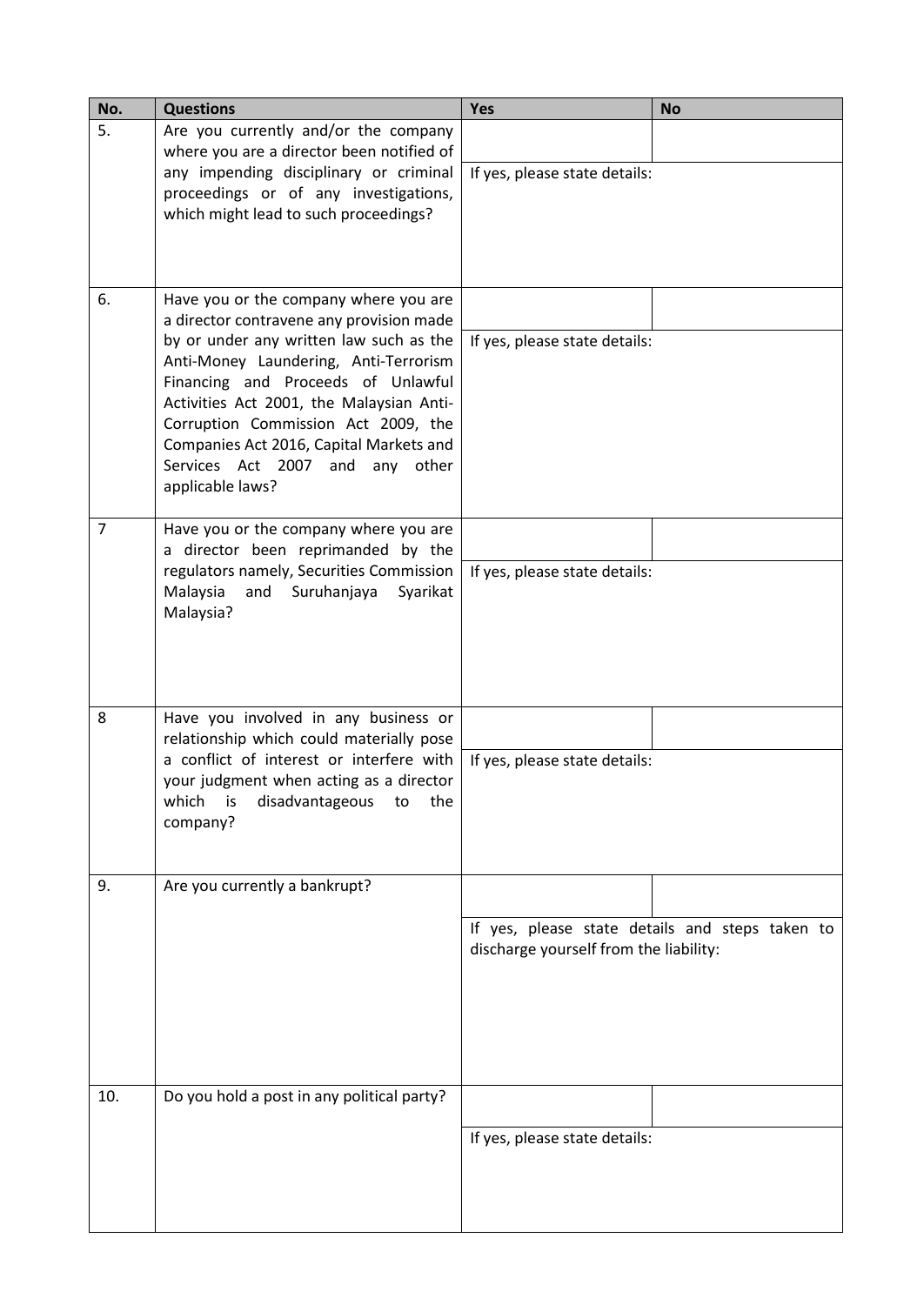#### **Part E: Others**

| No. | <b>Questions</b>                         | <b>Answer</b> |
|-----|------------------------------------------|---------------|
| 1.  | What kind of time commitments do you now |               |
|     | have for your current activities?        |               |
|     |                                          |               |
|     |                                          |               |
|     |                                          |               |
|     |                                          |               |
|     |                                          |               |
| 2.  | What would your expectations be for the  |               |
|     | time necessary for SJC Board?            |               |
|     |                                          |               |
|     |                                          |               |
|     |                                          |               |
|     |                                          |               |
|     |                                          |               |
|     |                                          |               |
|     |                                          |               |
|     |                                          |               |
|     |                                          |               |
|     |                                          |               |
|     |                                          |               |
|     |                                          |               |

I, ……………………………..……………………………………………..……….. (NRIC/Passport No: ……..……………………………….) hereby declare that the above responses are true and correct, as to the best of my knowledge. I further authorise the Company to conduct background check, if necessary, which may consist of prior employment verification, professional reference checks, education confirmation and/or criminal record and credit checks for the purpose of my appointment as a Director of SJC.

………………………………………….

Signature

………………………………………….. Name:

………………………………………….

Date: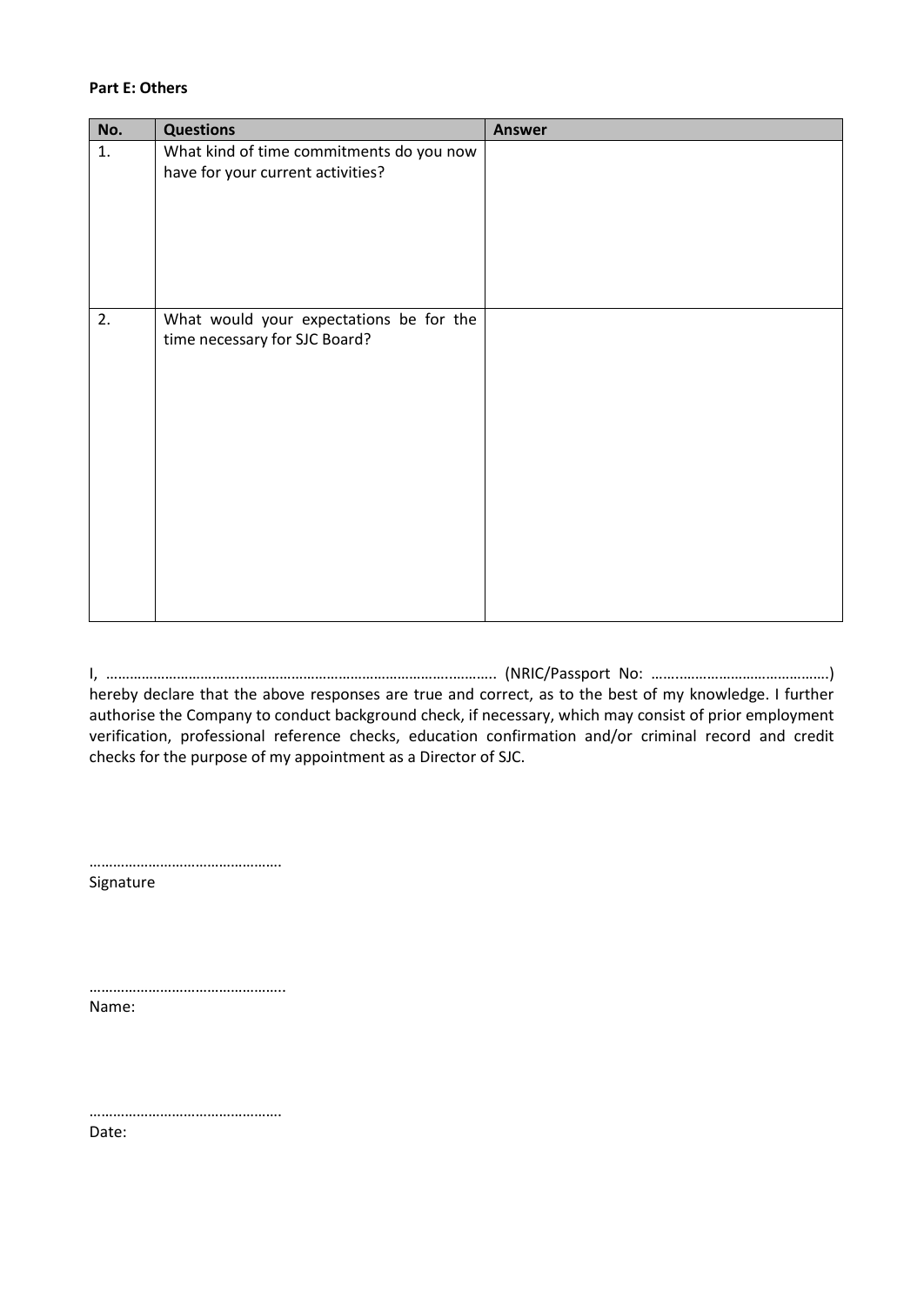I, declare that I am a fit and proper person within the meaning of fit and proper standards issued by Bursa Malaysia Securities Berhad.

Ispecifically declare that:

- 1) I have the educational or technical qualifications, competence, diligence, judgement, character, honesty and integrity required to satisfactorily discharge the responsibilities of the position I hold or seek appointment to;
- 2) I have not been involved with or taken part in the management of a company that has:
	- a) been put into liquidation, receivership, voluntary administration, or any insolvency procedure or has otherwise been wound up or dissolved on the basis that it could not pay its debts when due; or
	- b) been declared to be subject to statutory management or judicial management; or
	- c) been subject to an arrangement or process under the laws of an overseas jurisdiction that corresponds, or is similar, to any of those specified in subparagraph (1) or (2); or
	- d) entered into any procedure or arrangement with its creditors on the basis that it is unable to pay its debts when due, for example a moratorium arrangement;
- 3) I have not been convicted whether within or outside Malaysia of any offence:
	- a) in connection with the promotion, formation or management of a corporation;
	- b) involving bribery, fraud or dishonesty; or
	- c) under section 213, 217, 218, 228 or 539 of Companies Act 2016, within a period of five years preceding the date of this declaration.
- 4) I have not been imprisoned for any offence referred to in paragraph 3 above within the period of five years immediately preceding the date of this declaration.
- 5) I have not at any time been adjudged bankrupt or otherwise entered into a procedure provided for under the Insolvency (Amendment) Act 2020.
	- a) If you have been discharged from bankruptcy or any other procedure provided for under that Part please state the time that has elapsed since you have been discharged:
- 6) I am not the subject of current disciplinary action in respect of a profession or occupation (being disciplinary action taken by a regulatory or disciplinary body for persons engaging in that profession or occupation) and I have never been the subject of disciplinary action of that kind that has involved a finding of guilt, however expressed;
- 7) I have not at any time been prohibited from one or more of the following under an order made, or a notice given, under Malaysia law:
	- a) being a Director of an entity; or
	- b) being a promoter of an entity; or
	- c) being concerned with or taking part in the management of an entity;
- 8) I have no conflict or potential conflict of interest (direct or indirect) that affects, or may affect, my proper performance of the duties of this position;
- 9) I have not engaged in or been associated with any conduct that could pose a brand and reputation risk to the Company and/or its subsidiaries.